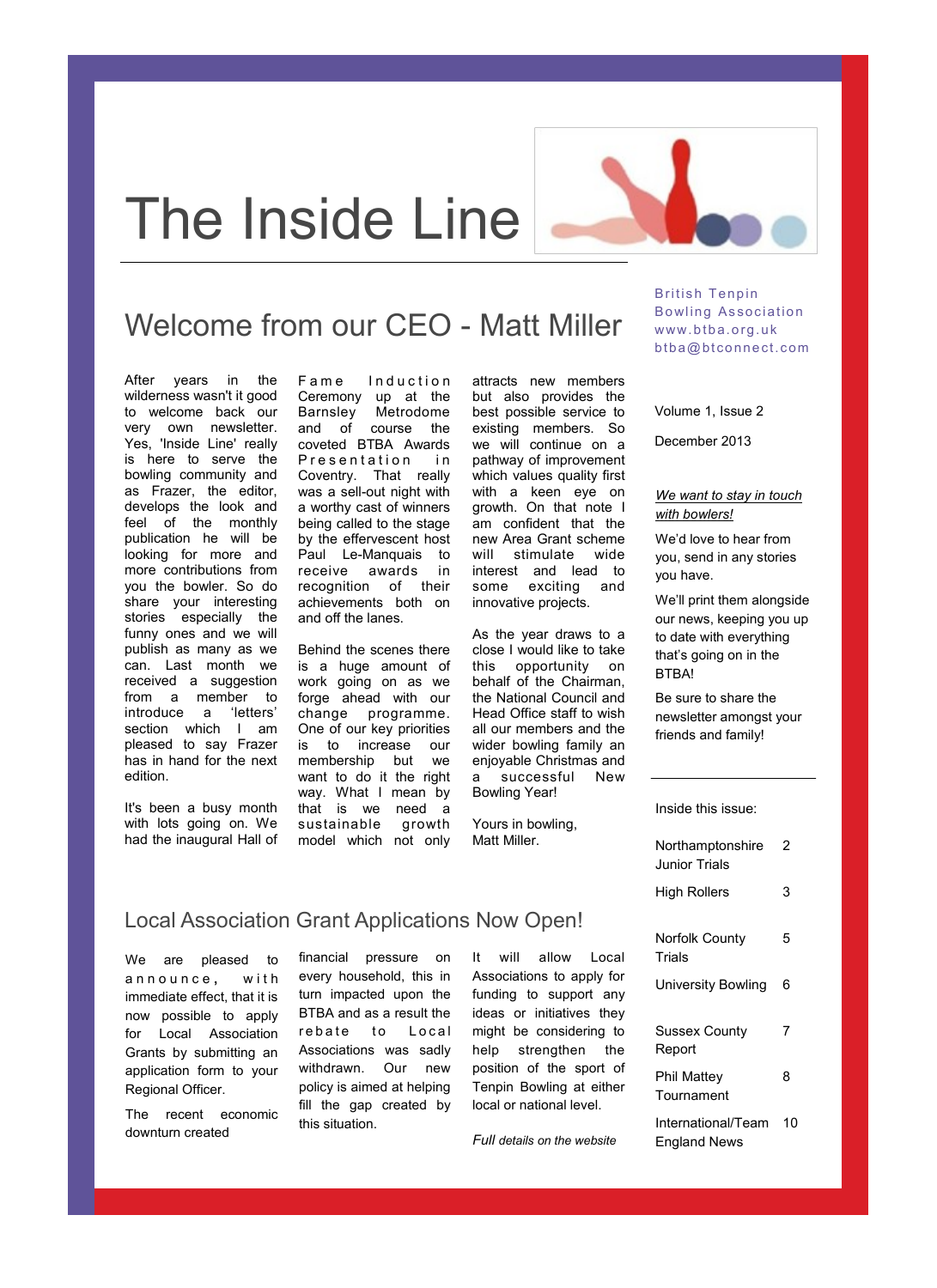# Round up from the previous issue

#### **Caption competition winner!**

We are pleased to announce that the winner of our caption competition is member **Jerry Moll!** 

His winning caption can now be seen under the adjacent picture of our Chairman, Pat White, visiting Tottenham Hotspur Football Club.

His prize will be a spare ball donated



"One final item is needed to complete the renovations. Bernie, the bolt please!"

Committee members sought for Women's Council

The Women's Council is asking for applications to join the committee. The successful applicants will work with the head of the Women's Council, Karen Parslow, in order to assist in the implementation of the BTBA strategy.

The roles will develop into a wider purpose to encompass the broader context of Equality and Diversity so everybody is encouraged to apply.

For more information and to download an application form please visit www.btba.org.uk

by the *London Pro Shop*, or if he converts to supporting Tottenham Hotspur, some signed Spurs memorabilia!

#### **Correction**

In Linda Buckland's article on the ISBT we mentioned that Mick Ince was from Yorkshire, when he is in fact from Durham. Please accept our apologies.

## Register to Win extended!

The deadline for the *Register to Win*  competition has been extended until the 15th December. So visit our website and register your details to be in with a chance of winning some Brunswick equipment or professional coaching!

# Northamptonshire County Junior Trials

*Northamptonshire County Junior Trials were held on Saturday 23rd November at AMF Wellingborough.*  42 bowlers from Kettering and Wellingborough YBCs entered.

This year was the first year that the age divisions were reduced to just two - Under 15 and Under 18 - so the youngest bowlers of 7 years and up were competing against some much more experienced players. Even so, some very creditable scores were achieved.

Sisters **Evie** and **Elise Giddens** of Kettering YBC topped the Under 15 Girls with averages of **173** and **166**  respectively.

Under 15 Boys top average was 9

year old **Jack Barwick** of Wellingborough with **154**, closely followed by **Harry Meyers** with **153**.

Under 18 Girls only entrant was **Abbie Attfield** with another **154**  average. The top scores for the Under 18 Boys went to **Ashley Hunter** of Wellingborough who followed a **266**  with a **277** to finish with an average of **224**. He was followed by **Dylan Maciuk** with a **202** average and **Dominic Bond** with **201**.

Personal bests were achieved by 7 year old **Brandon Thompson**, who bowled a **133** game, and **Dylan Maciuk** with a **266** game.

A raffle for prizes donated by parents, featuring 2 bowling balls donated by

Craig Ellis of Kettering and Alan Wills of Wellingborough, raised over £150 to go towards Junior County Bowling expenses, largely due to the efforts of Dougie Page in persuading those present to part with their money in a good cause.

Special mention must also be made of Judith and Emma Barwick who spent the day before baking and decorating almost 100 bowling themed cupcakes, the sale of which on the day raised another £100 in support of Junior Bowling.

*Thanks also to Trish and John York, and Catherine Wills for their organisation and scores processing, and staff at AMF Wellingborough for their help in holding this tournament.*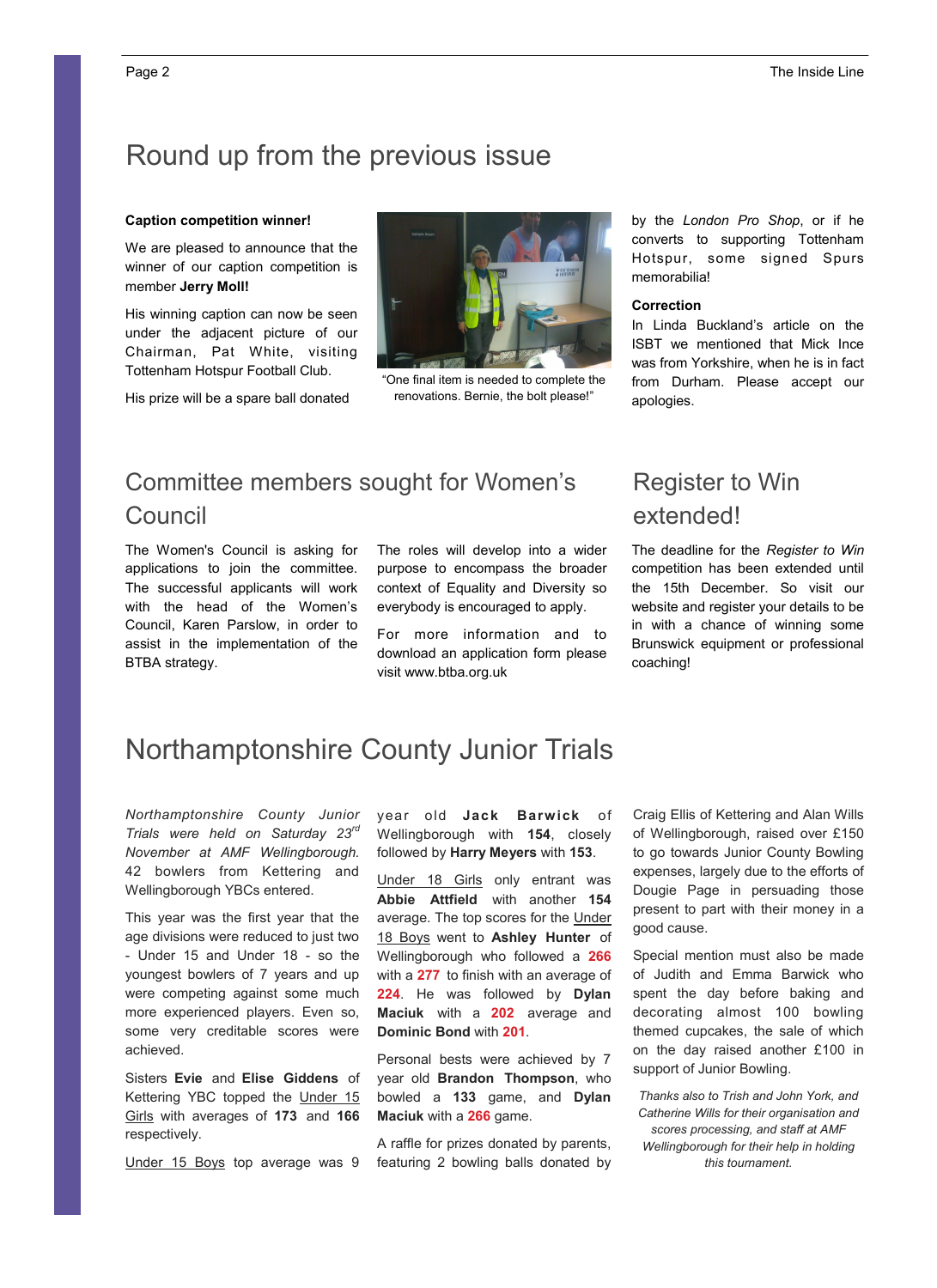# High rollers - records broken and personal bests set

Frore e a reand ap or some or the high-<br>scores in local county leagues around the country: the using your newsletter  $\mathcal{L}$ Here's a round up of some of the high

## **a Merseyside**

reuse content from other marketing materials, such as press releases, We would like to extend our **Parrott** who bowled a 200 game on the 16th November. congratulations to young **Maxwell** 



years, two months, and Junior League!

This has got us thinking - along with reports coming in from across the pond of Hannah Diem (an American girl who bowled a perfect 300 game aged just nine!) - what is the youngest age at which a bowler has scored 200? Or even 300?

**If you know anyone who bowled a 200 game younger than Maxwell, please get in touch!**

#### $s$ s a new that promotes a new that  $p$ **Bedfordshire**

The Sunday doubles played early on Dunstable *Gobowling* recently came to the end of its season. The champions were **John West** and **Michael Kent** bowling for the KingPins teams (pictured below). Sunday mornings at



There was a perfect **300** by **Adam Maxwell** and **299** from **Kat Allen**  which took the scratch high game awards. **Michael Kent** also won scratch and handicap high series with a **754** and **799**, and **Amy Maxell** took handicap high series with **742**. The new league will commence in February 2014 and if you want to join the league then please contact Dan Bonfield:

### drwbonfield@yahoo.co.uk

#### **28 years of frustration**

There was 28 years of pain and suffering and near misses. Then on the 14th November at Dunstable *Go Bowling*, in the Thursday Trio's League **Richard Beck** finally did it. He rolled his first **300**!



Here you can see Richard in action, and a huge sigh of relief when the 8-10 carries!

## High Wycombe YBC in for a treat!

Team England Bowler Mike Quarry will now be on hand at High Wycombe YBC to help and coach the juniors there. With Mike's coaching and the juniors' hard work it won't be long before the YBC is celebrating some tournament success.

## Research into bowlers' mental toughness

## **Written by** Chelsea Piggott

I am a postgraduate student studying Sport Psychology at the University of Gloucestershire, England. Personally I have been bowling 15 years and have represented my country at Junior level.

I have always been very passionate about bowling but feel that the sport does not get the recognition it deserves in the UK.

There is very little academic research that has been published in the UK of the sport psychology of tenpin bowling. For this reason, I have decided to look at the relationship between mental toughness and perceived competence in tenpin bowlers around the world.

If you would like to contribute to my research I would be very grateful. The link below will take you to my questionnaire and should only take around 15 minutes to complete:

### http://bit.ly/184kD5a

Please message me if you have any questions or problems chelseapiggott@connect.glos.ac.uk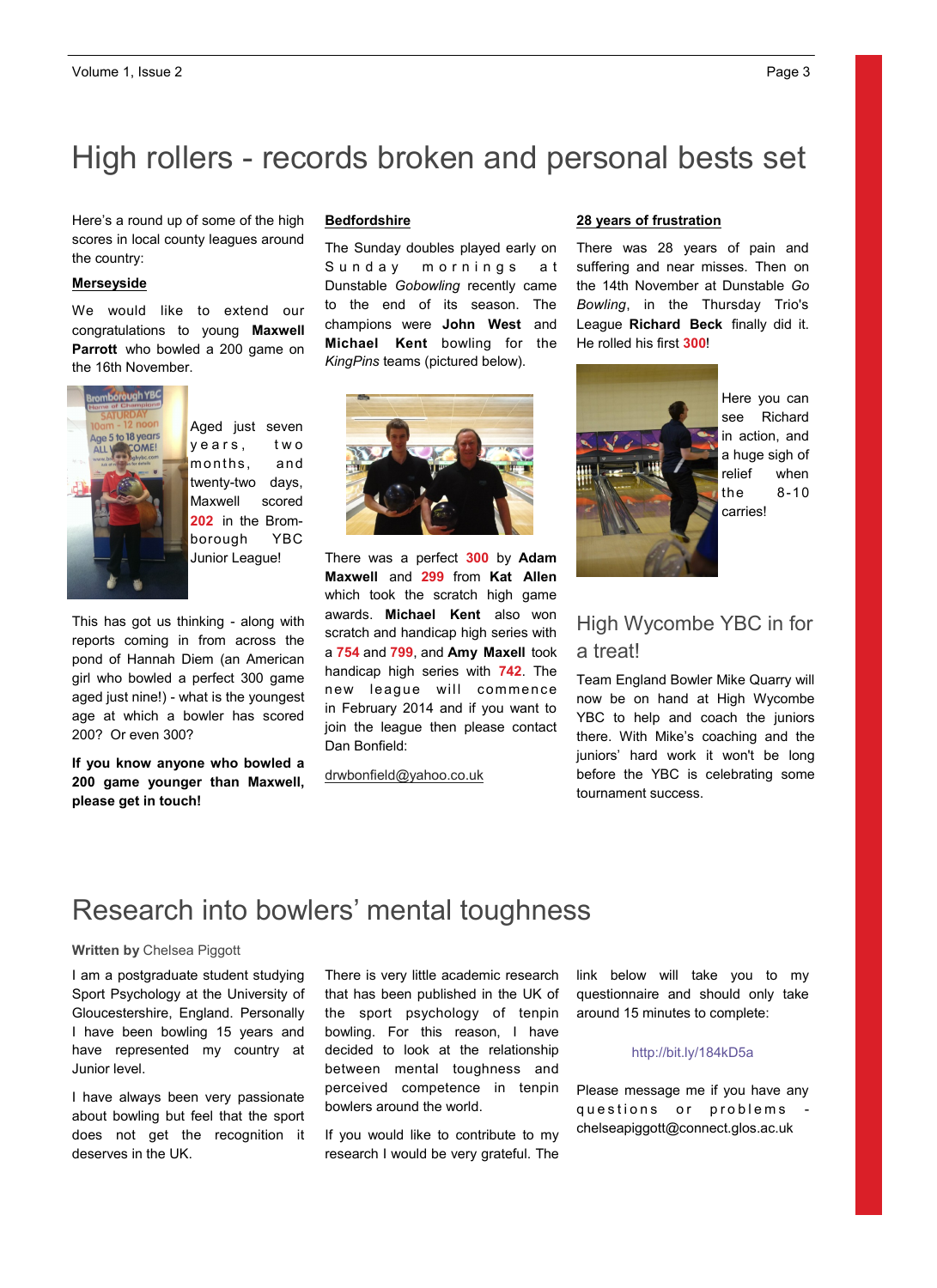# Midlands Scratch League

## **Written by** Colin Laing

*The first round of the Midland Scratch League took place over the two Sundays of the 13th and 20th October. Now in its 23rd season, it still remains strong and retains the honour of being the largest travelling league in the country. With 33 teams in four divisions hailing from as far afield as Shrewsbury, Lincoln, Stroud and Dunstable, and with averages from 150 up to 220, it really is the travelling league that welcomes all ages and abilities. 16 points are awarded per game, and there are 7 games per round. 2 points awarded head-tohead and 6 points for the overall team game win.*

Here are the movers and shakers after Round 1

## **Premier Division – Chesterfield, 13- 10-13**

Chesterfield played host to the Premier for the first time in 2 years, and didn't disappoint! Despite some tricky conditions on lanes 1+2 in particular, **Ilkeston** (formerly Shelton Lock) lead the field with **82** points from a possible 112 on the day, with **Darren Cundy** bowling the high game of **270**. However **Merry Hill** are close on their heels just one point back on **81**. **Riverside** took **68** points on the day, despite bowling a losing **1063** to fifth-placed **Waddington** who chucked an impressive high-game **1137. Worcester** are fourth just one point ahead of Waddington on **51**.Reigning champions **Warwick** – the only original team from the MSL's 1991 season left in the Premier – may look out of sorts on 48 points in 6<sup>th</sup> place, but this is a better start than they had last season! Currently in the relegation spots are **Peterborough**  and **Kettering** in with **40** and **28** points respectively. However, with 5 rounds left to go, there is plenty of time for this all to change!

## **Division One – Worcester, 13-10-13**

A great scoring day had at Worcester, with newly promoted **Stroud** leading the field with **83** points and a staggering **1052** team average for the day! This was helped by **Gary Baker** and **Curtis Hooper** bowling **299** and **275** respectively in their team's season-leading high game of **1147.** 10 points further back are **Worcester Everoak** whose home fixture saw them break the 1000 average as well, including an equally impressive **1137.**  Third placed **Shrewsbury (68)**  weren't to be outdone, completing a hat trick of 1100s for different teams with **1143**. Relegated **Bushbury**  (formerly Wolverhampton) have started the season in a steady 4<sup>th</sup> place, just 4 points behind Shrewsbury, and only 19 off the leaders. The other promoted side was **Rugby**, who are lying in 5<sup>th</sup> place with **55** points. **Lickey End** find themselves ending the first round in 6th place on **48** points, whilst the relegation zone currently has **Walsgrave (33)** and **Burton (24)** in residence.

## **Division Two – Chesterfield, 20-10- 13**

Playing a week later than the rest of the league due to many teams being in Barnsley witnessing Europe's win in the Weber Cup, local boys **Chesterfield** lead the way on **82** points, with the surprisingly relegated **Stratford** second on **60**, although there are only 4 points separating  $2^{nd}$ and 6th, with **Coningsby** on **58** and newly promoted **Gotham, Northampton** and **Olton** all on **56. Birmingham** and **Acock's Green** (formerly Bushbury) bring up the final two spots with **40** points apiece. Gotham took the high game for the day with **1109** - their league record score – whilst Coningsby **(1103)** 

pipped Chesterfield **(1097)** to the high game pot in game 5. Certainly a division to watch!

### **Division Three – Nuneaton, 13-10- 13**

Traditionally, the lowest division is always the hardest to get out of – with new teams entering, it is an unknown quantity what mix you will get.. This has once again been proven with 8 points separating the top 3, with new faces **Trent Lock (88)** and **Bedfordshire (80)** being split up by ever-present **Greyfriars (87). Newcastle** end 4<sup>th</sup> on 64, whilst **Fiveways** have **56,** and the following 4 teams are all less than a game's win away from them, with **Nuneaton (50),** newbies **Scrubby Bottoms (46), St. George's (46)** and **Tamworth (43)** completing the field.

As is mentioned above, all new teams enter into the bottom division, so a huge warm welcome to **Trent Lock, Bedfordshire** and **Scrubby Bottoms**! There are also a few new or returning faces further up the league, so we extent our welcome to **Darren Cundy (Ilkeston), Nick Long (Warwick), Curtis Hooper (Stroud), Emma Madeley (Shrewsbury), Lol Ellis (Bushbury), Vikki Burbridge (Walsgrave), Ian Broster (Coningsby), Carl Vennell (Acock's)**

*There is a gap for a team in Division 3 this season – please send all enquiries to secretary@midlandscratchleague.org. uk*

*We are also looking to expand our format to other regions, starting with the South in January 2014 – again, any age/ability is warmly welcomed, but please enquire on the above email address in the first instance.*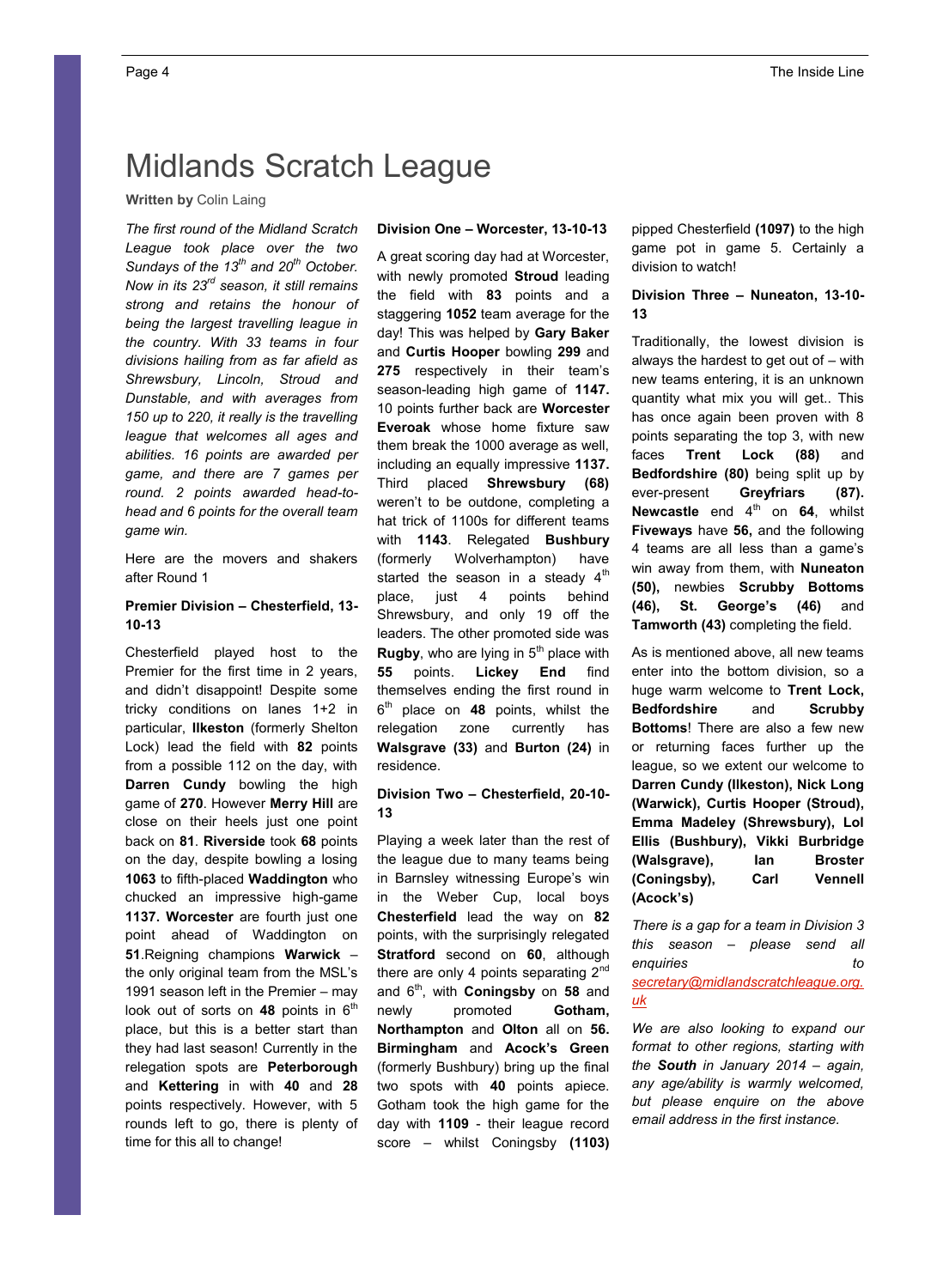# Norfolk County Report

**Written by** Teresa McCarthy

*There was a good turnout for the Norfolk County trials this November with 60 entrants competing for places in the County teams. The twoweekend competition has allowed for teams to be entered in 8 divisions this year.* 

The U24 and U15 female sections were dominated by **Keah Smith** from **Dereham** averaging a very respectable **176.7**. Keah will be leading a young but talented U24's team this year. There were some strong contenders for the junior male divisions too with **Rob Cater** finishing top in the U15s averaging **183**, which included a **236** game, and **Ashley Bayes** producing some excellent bowling to lead the **U18s** with an average of **195**. The U24 male division saw a battle for the top spot by the two Bens; **Ben Punter** and **Ben Green**. Both averaged over 200 but it was Ben Punter who finally came out on top with a **210.5** average over the 6 games.

Now to the adults which had **Paul Cunningham** setting the bar very high with his opening 3 games of **746** but, despite some fierce competition, managed to hold on to the top spot with an overall **218.5** average. Other high games threatened to topple Paul from the lead; **Ben Punter 247**, **Trevor Gibbs 244** and, after a slow start and a precarious gutter ball, **Steve Utting** pulled it back with a **256**  to finish  $4<sup>th</sup>$ . The entry for the Adult female division was up on recent years and saw **Stephanie Tilson** out in front also shooting a **256** game to finish with a **201.8** average.

Finally to the Senior males which was won by **Martin Green** who will captain the squad this year, anyone that knows Martin will know that it is not likely to be a quiet day for the competition.

The Norfolk Area Committee would like to thank everyone that took part in this year's trials and are looking forward to the forthcoming season of inter-county tournaments.

# 5-7-10 Double Disaster!

On 18th November in Dunstable's *Meg Jordache Scratch Trios* league there was some serious 'Lily Action'. **Martin Pattision** from the 'Superflex' team went up, and threw a pocket shot only for the dreaded 5-7-10 to stand staring back at him... queue much hilarity! Next up was team mate **Mick Tackas**  and guess what? Another pocket shot and another lily! Queue even more hilarity...Last up was the final member of the team, **John Rechnitz**, you could hear his knees knocking - but luckily

he sensibly didn't try and throw a good shot and missed the pocket. Martin (left) and Mick (right) were good sports and agreed to have their pictured taken with their powerleaves, what a pair of lilies!



# Norwich's New Handicap Singles

Challenge **Written by** Daniel Bonfield

The first in a series of Sunday handicap singles Challenge tournaments organised by the Norfolk Tenpin Bowling Association was held on 27th October at Namco Norwich bowl.

There were 18 competitors taking to the lanes for the first round of 5 games, the top 4 would go through to a round robin final.

The top four were Matt Proctor 4th, Paul Cunningham 3rd, Karl Chown 2nd, and Jason Chown in 1st with a score of 1217.

Into the step ladder final - Game 1 Paul Cunningham edged out Matt Proctor in a close game 241-230. Game 2 was a high scoring affair with Karl Chown gaining victory over Paul 274-260.

So the final game against the brothers Chown, Karl and Jason - it was a

tense affair as they fought out their sibling rivalry, but it was Karl who took the victory and the family bragging rights winning 206-183.

The next event (at time of publishing this) is 26th January 2014 - you can get a copy of the entry form by contacting Teresa Mc Carthy at norfolktba@gmail.com

# NAYBC 2013 UK **Championships**

Bugsy's bowl in Cliftonville, England hosted the 2013 NAYBC UK Championships on December 1st 2013. The event is for junior bowlers that are too old to compete in the Junior Team England Tour (JTE), and comprises a 10-game qualifying rolloff and elimination knock-out rounds. 1st - **Joshua Ratcliffe** 2nd - **Russell Knight** 3rd - **Steven Swaby**.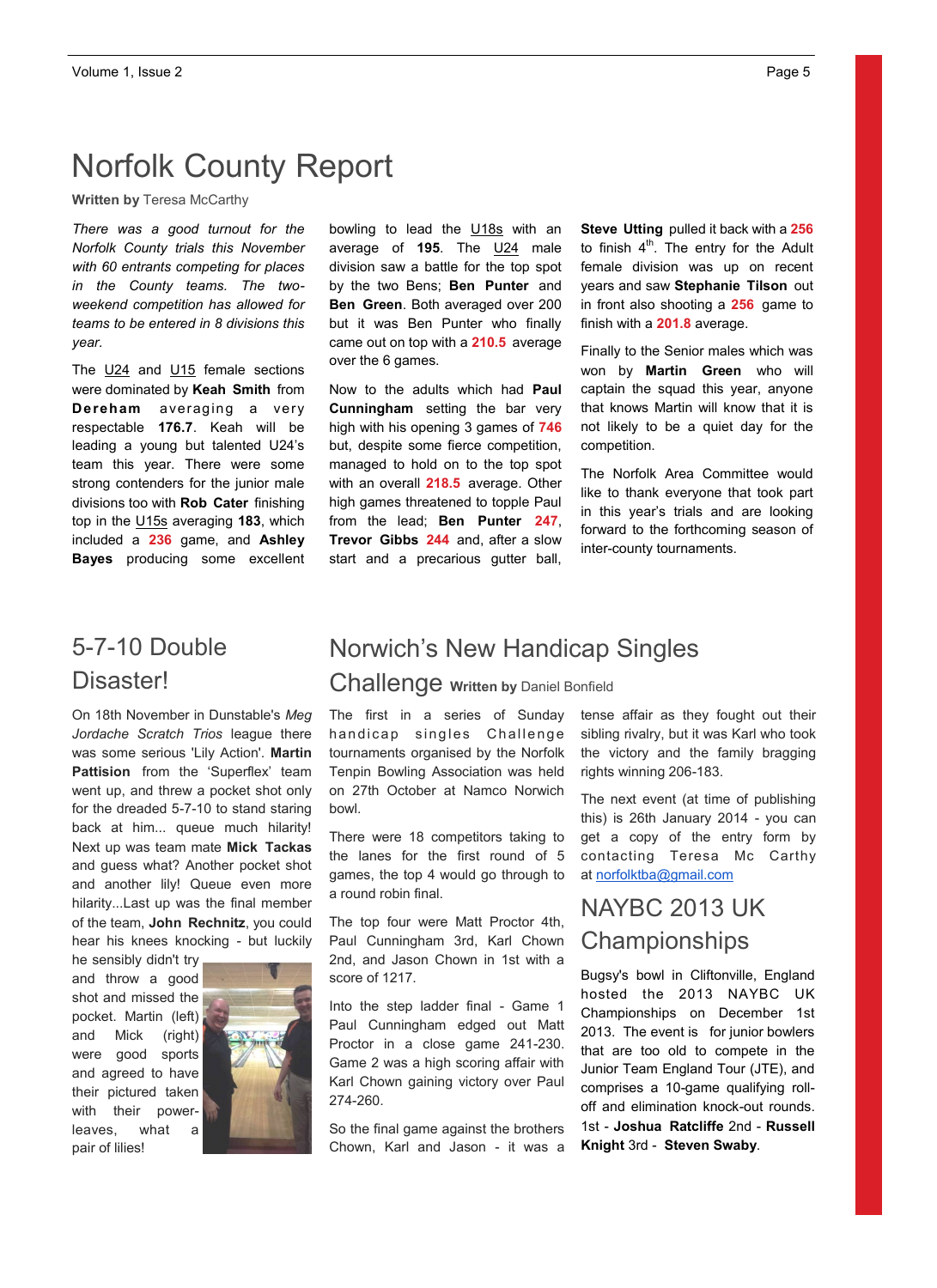# British Universities' Opening Weekend

**Written by** Rachael McKenzie and James Larkin

*The British Universities Tenpin Bowling Association (BUTBA) bowling season has just got underway. Last year we had 295 bowlers taking part in our tour (242 men and 53 women), bowling 7,197 games, and knocking down a total of 1,193,965 pins!*

This year we have put on a varied program of events, designed to test bowlers of all abilities. Employing a wide range of tournament formats, but also coupling these with some well organised socials, so that win or lose, all our members can go home happy at the end of the day.

*Saturday 2nd November saw an addition to the BUTBA calendar for the start of season, with the introduction of a trios competition (where each team were required to have one member that was new to BUTBA). This formed the first part of the Welcome Weekender.* 

This tournament also saw the introduction of the new 100% handicap system, which judging by the closeness of the scores over the weekend has created a much more thrilling competition to the Tour.

The trios' three-game qualification was kicked off with **Birmingham's C**  team and **Wolverhampton's A** team all bowling above average. **Birmingham C's** (**Sam Bond**, **Justin Suter** and **Julia Greenwood**) and **Wolverhampton A's** (**Adam Kehoe**, **Nathan Whiting** and **Stephen Wyeth**) couldn't keep up the pace to stay ahead of **Nottingham's B** team of **Tom Chester**, **Sean Khua** and **Aiman Bulaiquah**, however. Sean's massive scratch game of **248** (79 pins above average) skyrocketed them to the top of the tables after 2 games. By the end of the third game, **Portsmouth** (**Jamie Kingston**, **James Horwood** and **Zareen Sawant**) too had cranked up their

scores to over take **Wolverhampton A**, finally qualifying  $3<sup>rd</sup>$  behind Nottingham B (on 2183) and Birmingham C (on 2111) with a team handicap series of 2057. **Wolverhampton A** qualifyed just behind on 2046, followed by **Nottingham A** (2038), **Sheffield B**  (2026), **Imperial** (2018) and **Cambridge** (2015).

In the knock-out finals, **Portsmouth**  battled through, gaining a place going through to the finals. They, however, came up against big hitters of the day, **Nottingham B**, who scored a massive 736 team handicap game in the finals to win over **Portsmouth's**  637.

Prizes; Men's High Game Scratch – Nottingham's **Adam Maxwell** (**278**), Men's High Game Handicap – **Nottingham's Sean Khua** (299, **248**  scratch), Female High Game Scratch – **Imperial's Xin Yan Goh** (**183**), Female High Game Handicap – **Nottingham's Charlotte Richardson**  (270, **144** scratch), Most Above Average – **Nottingham's Tom Chester** (32.2 pins), closely followed by **Birmingham's Saqib Shabbir**  (30.3 pins).

*The weekender continued on Sunday 3rd November, with the familiar Nottingham Fives (highest pin fall over 9 games wins), where the exstudents returned to the scene, with all to play for.* 

**Nottingham** bounced off their performance the day before to once again dominate the prizes. Their B team picked up first place for the Doubles (1473) and Fives (3552) and their A team placed first in the Trios (2141). The Singles and Quads were won by **Will Beeson** of **Nottingham Trent's B** team (763) and by **Loughborough** with a 2840.

The overall winners, however, by no

surprise, were **Nottingham's B team**  of **Marie Smith**, **Alvero Romero**, **Andrew Harvey**, **Mike Hales** and **Sammir Radha**, to secure first place by 120 pins with a 10256. Second and third place were as close as you can get with **Warwick** (**Tom Prickett**, **Alex Minns**, **Gerard Colston**, **Syahmi Nasil** and **Felix Lee**) on a 10136 and **Imperial** (**Gabriel Lim**, **Gavin Lai**, **Xin Yan Goh**, **William Pearson** and **Kelvin Wong**) on 10134, just 2 pins behind!

The ex-student section told a very different story, with no team looking like they were set winners from the get go. **Team Awesome** clawed back near the end of the day to secure first place in the Singles with a 721 from **John Plumridge**, and Fives with a 3514. **The Sultans of Swing**  dominated the Doubles with a 1453., but narrowly on a top three spot in the Trios, losing out to **Sam 1**, winning with a 2139, just ahead of **Ex-Notts**  on a 2135. The Quads was won by **Be The Ball** with a team series of 2594. **Team Awesome** just managed to do enough in the fives to push them up to second place overall, even after a record team game in the second game of 1152 scratch, to be 45 pins behind victors **P.O.B.B.C**  9925. **Sam 1** managed to keep their top three spot with an overall series of 9845 to come  $3<sup>rd</sup>$ .

After a brilliant and highly eventful first weekend at Nottingham, this year's BUTBA season looks to be one of the most competitive yet. The weekend has definitely set the standards high and shown universities and ex-students alike who the ones to watch are.

Anyone is welcome to join the tour provided they are attending, or have attended, a higher education university or college. Visit www.butba.co.uk for more details.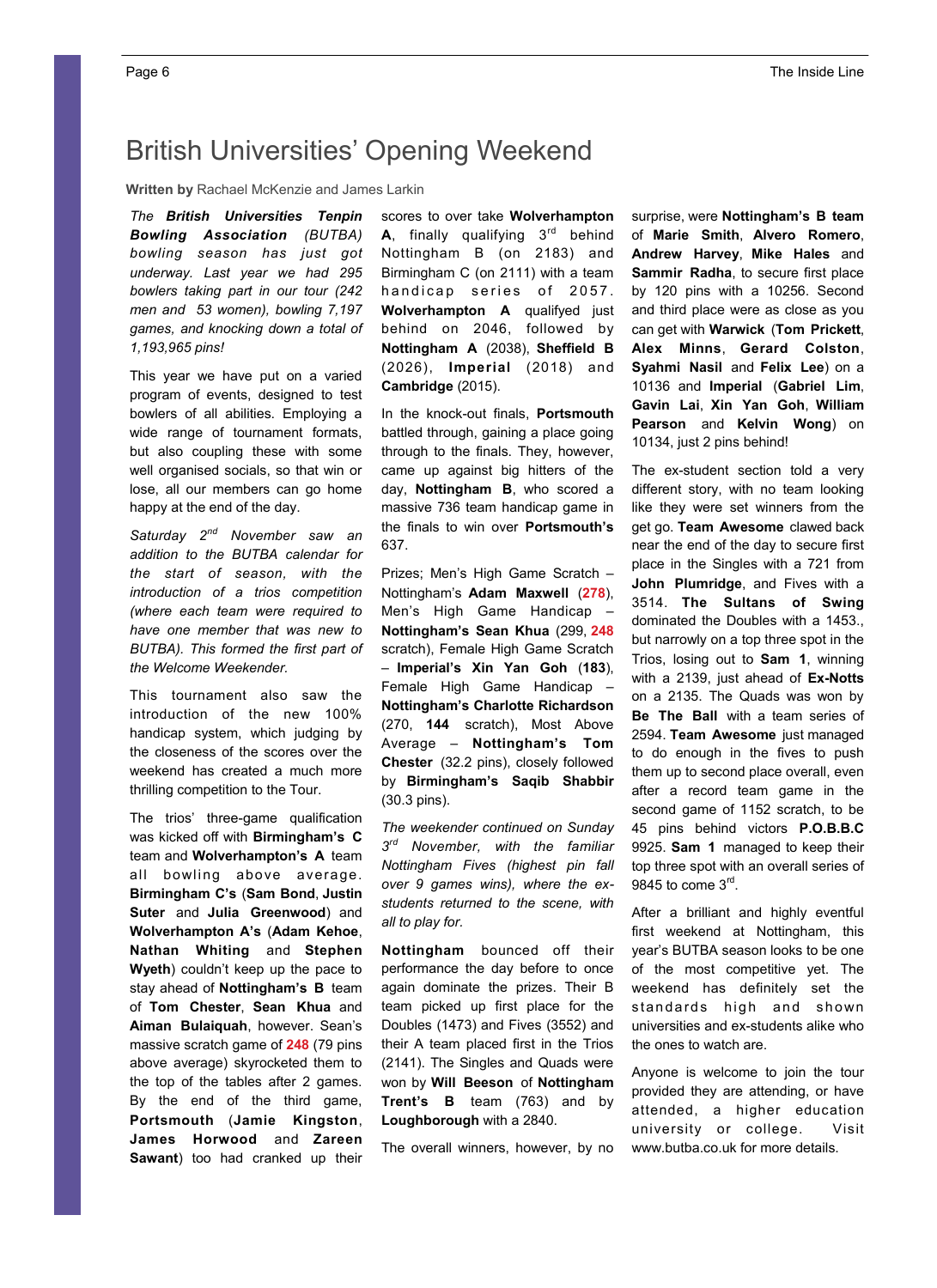# Sussex County Report

The Sussex Tenpin Bowling Association would like to congratulate the Adult ladies team for their **4th place finish** at the recent Inter County Championships.

The county were represented by **Amber Davey**, **Danielle Woolley**, **Lisa John**, **Louise Jolley**, **Rachel Cox** and **Samantha Sargent**. The team played really well and were sitting in second place after the first day, having won all of their matches. Unfortunately, with 2 losses on day two, the team were just unable to hang on to a medal place and finished a very commendable  $4<sup>th</sup>$ place behind 3 very strong teams. We are incredibly proud of our ladies team and already looking forward to next year, where we hope they can go one better.

We would also like to congratulate our Secretary, Lisa John, on a fantastic year of bowling. In February Lisa represented England at the Commonwealth Championships in New Zealand where she finished **3rd** in the singles and won the allevents. She then went to Las Vegas in August for the World Championships, coming home with a **bronze medal** in the trios. And to finish the year, she has recently been to the **European Champions Cup** in Slovakia, where she won herself a **silver medal**. What an amazing

year, medals in every championships – we wonder if anyone else can say the same? Answers on a postcard to the Sussex Tenpin Bowling Association.

Finally, congratulations to **Sean Hussey** for a fantastic year and earning himself a place in the Junior Team England Squad, and putting himself in contention of being selected to represent England at the European Youth Championships in 2014.

*Well done to all of our bowlers for a fantastic year, here's hoping 2014 will be just as successful!*

## Devlin Shows International Class

### **Written by** Daniel Bonfield

Chris Thorogood (area secretary for Suffolk) recently held a tournament with a difference. Held at Martlesham Heath's Kingpin centre and in association with the Suffolk Bowling Association it saw bowlers play 9 games but on three different oil patterns. Bowlers played three on a short pattern, three on a medium and three on a long.

There were scratch and handicap divisions, but bowlers could only cash in either one of the divisions, not both.

The field had some decent league bowlers, some good tournament bowlers, but the stand out player showed what is required to become an international bowler.

Team England's **Leon Devlin**  smashed the opposition with a **739** set on the short, a massive **798** on the medium and just a **671** on the long pattern. That's an average of **245**...and with **Adam Clennell** in 2nd on 1798 it gave Leon a winning margin of just 410 !!! - but Adam had the consolation of winning the handicap section.



Bowlers enjoying the Kingpin's 2nd annual 3x3 challenge!

A great tournament enjoyed by all the competitors, who just sat back and looked on in awe at Leon's awesome bowling display.

Kingpin 3x3 Final standings:

**Scratch** 1st Leon Devlin 2nd Darren Holt 3rd Chris Thorogood

**Handicap** 1st Adam Clennell 2nd Steve Warner 3rd Ian Bowley

## Bowling Baby Boom

**By** Daniel Bonfield

After Matt and Zara Giles with baby Leighton, and Emma and Martin Ashton with baby Oliver. Norfolk Tenpin Bowling Association will be getting a new member in 2014! As England Bowler, James Tidd, and his good wife, Catherine, are expecting a baby brother or sister to join the delightful Joshua. The baby is due in May 2014. Congratulations to the Tidd's..another little tiddler.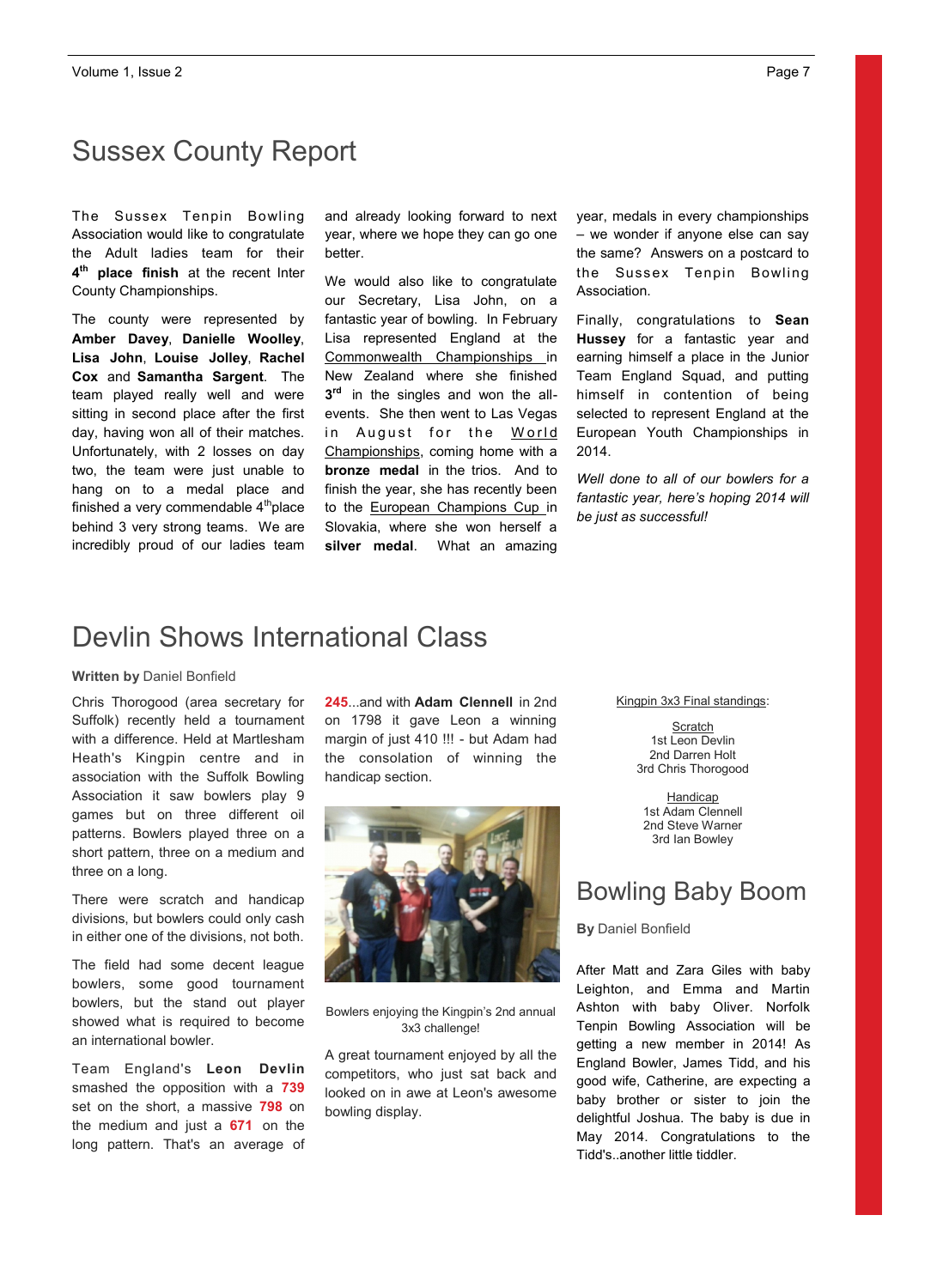## Phil Mattey Tournament, Worcestershire

### **Written by** Sylvia Powell

This was the 16th year of the tournament, I have been running it for a number of years now and it never ceases to amaze me how many people I get to come and bowl in it. I know that I have a tendency to badger people but when it is for a good cause I really don't mind.

This year was no exception, a total of 18 doubles teams turned out to bowl; some of the participants bowl year after year but we also see some new teams joining in the fun too.

The overall winners for 2013 were **Ellie Perks** and **Paul Finch**. The event was fantastically supported by great people and to date we have raised a total of £543.20 for Cancer Research in Memory of a wonderful bowler.

There is still a promised donation yet to be received from the County Association so watch this space for a final total raised!

## **Editor's note:**

Sylvia has run this event in Phil's memory for 16 years, raising many thousands of pounds for Cancer Research. It has always been well supported by local bowlers. We would like to congratulate Sylvia for all her hard work for a very worthy cause.

# Steve Storms the Sunday Singles Challenge

#### **Written by** Daniel Bonfield

Namco Norwich was once again the location for the Handicap Sunday Singles Challenge organised by the Norfolk TBA. Thanks to great work by the NTBA they managed to renegotiate a reduce linage rate which meant more money could be added to the prize fund.

16 bowlers took the lanes for round 1 of 5 games, with the top 4 bowlers going through to the step ladder final. **Billy Warnes** was top qualifier on 1269, with **Karl Ryder** 2nd on 1189, and **Paul Cunningham** 3rd on 1188 and rounding out the top four was **Steve Utting** on 1177

Into the finals:

In the first game **Steve Utting** shot a great **257** scratch game, that gave him a 283 with handicap and that blew Paul's **222** out the water.

Next up for Steve was **Karl Ryder**. Steve had the momentum and he shot a **240** and Karl could only manage a **200**.

In the final game Steve shot **203**, but **Billy Warnes** chose the wrong time to have his lowest game of the day and could only manage a **181** which gave the title to Steve.

## Junior Team England Eliminator

### **Written by** Stuart Watson

*Then 2013 JTE Junior Eliminator took place at Stroud Bowl on the weekends of 9th/10th and 16th/17th November 2013. 110 junior bowlers competed on Kegel Middle Road.*

After eight games of qualifying the top-eight boys and top-four girls were seeded for the second round of the elimination knock-out, each round the total of two games.

The eliminator rounds produced some fine bowling, in particular a **461**  from **David Cooper**, **460** from **Brett**  **Armer** and **418** for Emily Allen.

**Brandon Roberts** moved to the semis after eliminating **George Ackerman** (388-379). **Ben Mellars**  also moved to the semis after eliminating **Jordan Orchard** (365- 294). After **Roberts** eliminated **Jake Edwards** and **Mellars** eliminated **Brett Armer** they met in the finals and it was **Mellars** who emerged the winner (428-408). **Roberts** took second, **Armer** third and **Edwards**  fourth.

**Emily Allen** eliminated **Natasha Ailes** (345-336), **Keira Reay**  eliminated **Aisling Kinch** (389-361), **Frankie Plewis** eliminated **Sophie Thompson** (425-355) and **Becky Daly** eliminated **Chelsie Williams**  (429-363). In the semis **Reay**  eliminated **Allen** (406-404) and **Plewis** eliminated **Daly** (406-369). **Reay** was to eventually emerge the winner defeating **Plewis** (392-312) in the final. **Plewis** took second, **Allen**  third and **Daley** fourth.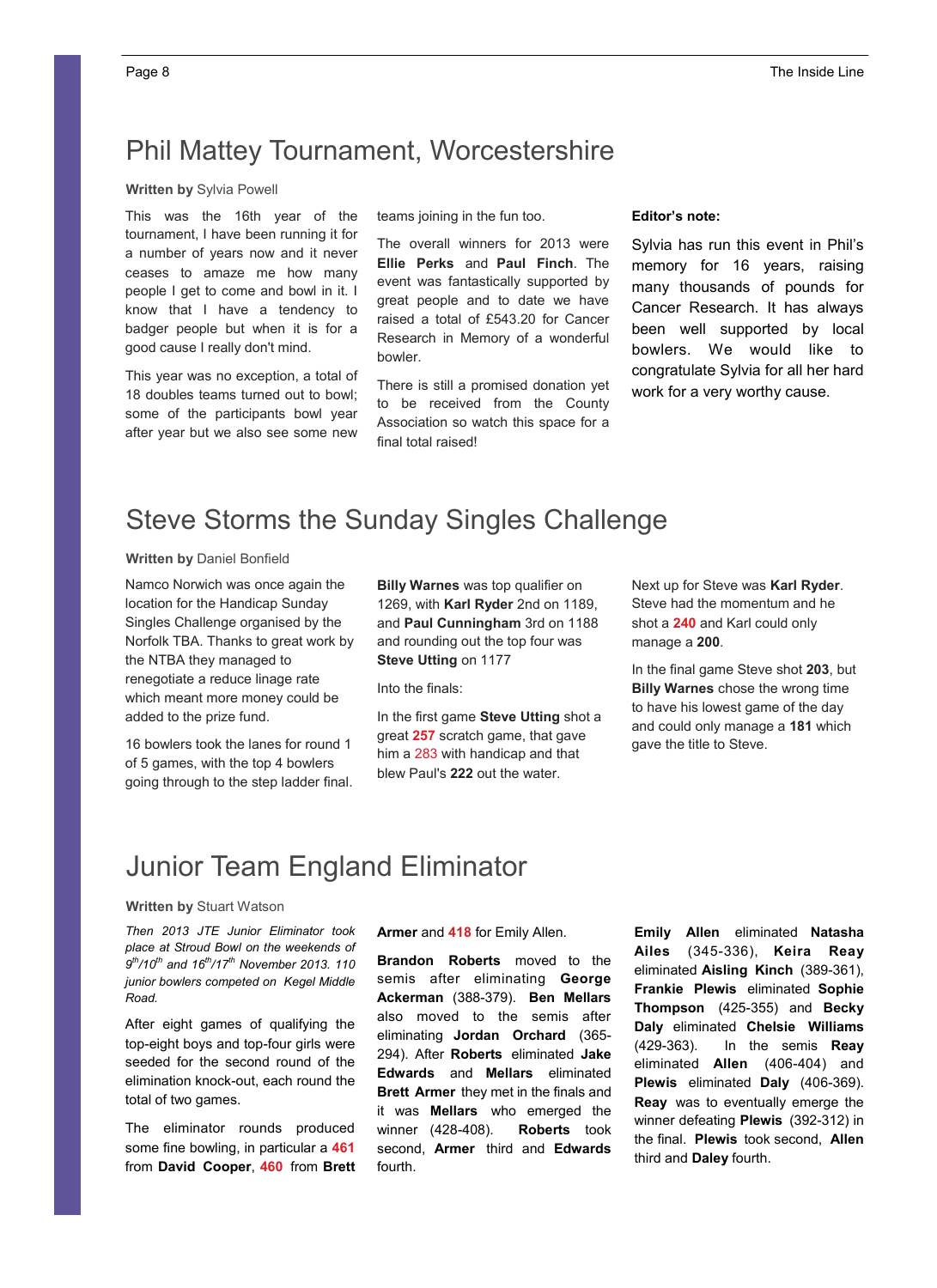# Adult Team England Ranking Tour End 2013

**Written by** Malcolm Glover

*Steve Thornton and Hayley White close 2013 ranking tour with wins at Romford.* 

The last Adult Ranking event of the year took place at Romford on December  $1<sup>st</sup>$ , with an eight game play-off to qualify for the final cut to six men and six ladies to move onto the knockout final competition.

The event was run single handed by Adam Oughton, started on time and ran to time – technically the event ran smoothly - a big tribute to the latest Technical Boss Simon Goodege.

**Sam Rose** opened with **279** but the real on fire player was **Leon Devlin**  who led the field for the eight games to total 1970 – Super smooth **Curtis** 

**Hooper** was the next closest nearly 90 behind with 1881 – then **Matt Hall**  was flying with 1860 including a **289** game – fourth the Old Master **Steve Thornton** 1815 – then home Romford player **Lee Cocker** 1812 – and Essex Boy **Miles Corney** 1782.

A great **278** in the final game got **George Ackerman** to almost make the cut but he fell just short of it on 1778.

For the Ladies **Autum Chamberlain**  started out as she carried on with a **248** to end on 1834 – **Hayley White**  after a slow start first game punched out for a series of great games including **267** and **279** to be just one pin short of Autum on 1833 – the rest of the qualifiers were **Annaleise** 

**Vokes** 1680 – **Katrina Maciver** 1638 – Romford's **Tracy Wallace** 1562 – and finally after a good run of strikes in the last game was **Angie Brown**  223. The unlucky one not to make the cut was local Romford YBC girl **Gigi Chan** 1541.

In the knockouts, **Steve Thornton**  defeated **Lee Cocker 504**-**430**  followed by **Leon Devlin 526**-**456** to meet **Curtis Hooper** in the finals. **Thornton** defeated **Hooper 481**-**469**  to take the title. **Tracy Wallace**  defeated **Katrina Maciver 424**-**419**  and **Autum Chamberlain 402**-**378** to meet **Hayley White** in the final. **White** defeated **Wallace 450**-**402**.

## Senior Team England Ranking Tour End 2013

**Written by** Stuart Watson and Tony Brown

*Alan Keddie and Angie Brown (pictured right) close the ranking season with wins at Romford .*



Keddie has been a regular bowler throughout the season, and prior to this event has been holding a 213 average through the six events that he has played, and Brown has just returned from a successful campaign in Gibraltar in the *Tenpin Tours Rock Masters* where she took first place.

Brown has one more tournament to go before some well earned rest after topping the ladies International Senior Bowling Tour (ISBT) rankings, a part of a very successful 2013. She remarked that she was "Really happy with how the end of season has turned out. Nice to finish the Seniors tour off with a win at Romford, on a tricky pattern. Well done to Alan Keddie who took top spot in the men's section. Just one more tournament this year, then see what next year brings."

After six games qualifying, and bowling together, Keddie and Brown soon led the scratch scoring pace on the Kegel Middle Road pattern. In the men's division, **Keddie** finished with a **221** average, some distance ahead of **Ian Buckland** in second, with **Chris Scudder** in third. The ladies turned out to be a tight finish, with **Liz Griffin**  securing first place with age bonus by a single pin from **Jan Steiner**, with **Tricia Lloyd** in third place.

The top 21 men and 7 women bowled a further four games, carrying forward their previous scores. **Robbie Skinner** was top man with **844** scratch, but top after the 10 games was **Chris Scudder**, with **Alan** 

**Kiddie** tucked in about 50 pins behind him. In the ladies section, **Brown** had a **797** block to move into a clear lead, ahead of **Lloyd**.

The finals were a four person round robin for the ladies, and a six person round robin for the men. In the ladies, **Jan Hodge** opened up with a **214** game and a win to just get ahead of **Angie Brown**, but games of **221** and **225** meant she finished top by some distance, to record her third successive Seniors win, following successes in the Yorkshire Senior Open, and the Rock Masters. Second place went to **Liz Griffin**.

In the men's section, **Alan Keddie**  simply overpowered his opposition. He averaged 216, and won all five games to emerge a clear winner from **Steve Carnall** in second, and **Chris Scudder** in third.